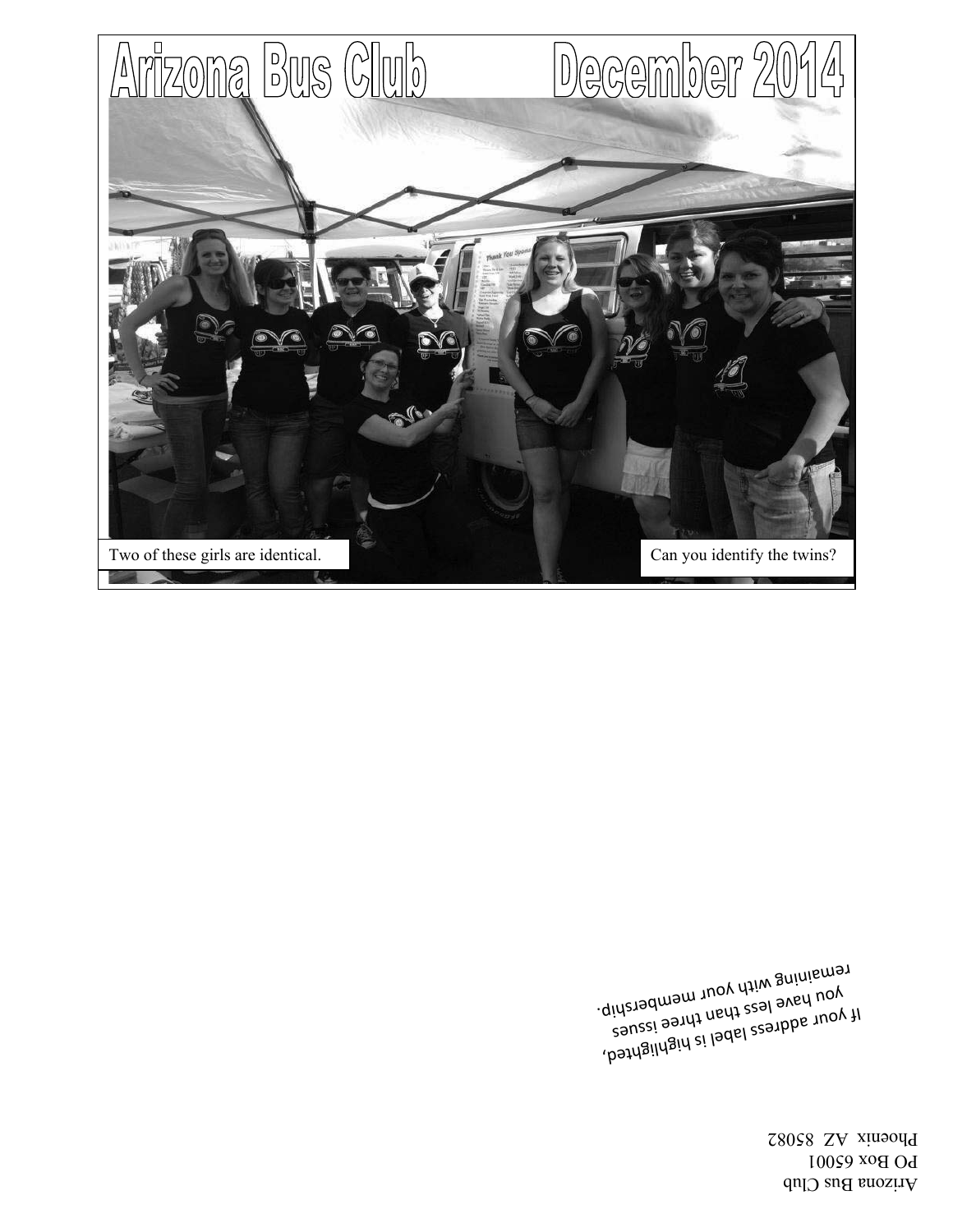## Drive your Bus

I've been a 'bus driver' most of my life. I've spent a considerable portion of my life around air cooled VWs in one form or another. Truth is, VWs have always been a part of my life. My parents purchased a black bug off the lot after their marriage in 1965. The next VW to come around was a Green'71 deluxe purchased in '76. The '71 served my parents well for many years. Once upon a time I can recall riding with my brother & then baby sister in the back seat of the green machine, chasing the bicentennial train (with the Liberty Bell on it) thru the desert south of Phoenix along with some of my parent's friends and their VW buses. Summer break excursions to Minnesota we're common place in my youth (Twelve years in a row.) The excursion took us 2000 miles one way each time. Lots of country to explore and at that time lots of buses to see. We kids would get excited to see other green buses on the road amongst all the other colors of buses traveling about. Now, I get excited to see any bus regardless of the color or era. What's the point of these stories? Well, evidently the traveling game has changed. Service stations no longer stock parts more than 20 years old. Any place you wind up with a broken bus becomes a geographic anomaly where you'll find yourself two weeks away from any part that needs to be ordered. So you attempt to be diligent with your bus and drive it at every opportunity you have to make sure everything works and keeps working. Then, just when you think you've got all the kinks worked out of your motor, right before that really cool bus rally that you've been planning months for and talking it up with your neighbors, you take that final short trip to fuel up, air up, snack up and on the way to the fueling station, a noise appears that you're unfamiliar with. It wasn't there a week ago or even earlier today. It doesn't matter what the sound is, the question is that of the ages: Should I stay, or, should I go? If you're like me, my ego alone takes up the passenger seat of the cab and that small walk way between the seats as well. I will go. Why take the chance? Again, simple, because! ...Triple A.

I have flown for many years without AAA and I've been lucky to be traveling with other bus owners that know their stuff. I've done many solo flights without any incident or opportunity to test my resourcefulness. And I have been lucky. My luck almost ran out earlier this year as I was coming back from the TBM Happy Valley campout. My fan belt broke just as I was leaving the Tucson city limits and I did not have a spare.(O.k. I did have a spare. It was the spare that broke.) Fortunately, I was able to get a hold of Drew with TBM and was able to "borrow" his hundred mile tow. AAA was called and 45 minutes later me, my girl & Joyce were flying up I-10 toward home, in and on a clean flatbed tow truck. (My girl was so relieved about not having to do the distance. Joyce was happy to ride in a warm cab for a while.) That week, I bought a AAA membership of my own. The trip back from Tucson used 96 miles of the 100 mile tow. After reviewing a map I discovered that 100 miles covers a lot of distance in any direction. So, to sum up, get AAA, and then go drive your bus.

# Join the Club Dept.

So, if you're reading this, you're obviously a member of one of the better Bus Clubs in the States. Either that or you've found someone else's copy of this newsletter at a soup kitchen. That being said, should you finish this newsletter and want to get your own subscription simply send a check, money order or a good set of spark plugs to:

#### **Arizona Bus Club c/o Membership PO Box 65001 Phoenix AZ 85082**

If you're renewing your membership (and don't know why), simply remind yourself that this is a fun club. Although most of the gatherings will require at least 4 hours travel from your side of the state, understand that's four more hours spent getting to know your bus and not watching television. You will be welcomed at our next gathering with a cold beer upon your arrival, (regardless of whether you imbibe or not) as well as with friendly, smiling faces to greet you as if to say "Hey, if you're here, then we found the right spot to meet." So, take a moment and write your member number on the memo line of your check (if you know it), Otherwise we'll do our best to ensure you're not assigned a new number. If you're joining for the first time...Welcome! We hope you'll enjoy reading this newsletter half as much as we enjoy creating it! We've made some changes in the newsroom (I moved my desk from the no-window-east-wall to the plenty-of viewsouth-wall next to the mini fridge). We've added some interesting columns to the news, we've tried to inspire new writers with other columns and we've found some compromising selfies to publish. If we skipped you or someone you love, don't just consider it to be a blessing in disguise. Let us know. For the rest of you that we didn't skip, thank you for your continued patronage.

January 2<sup>nd</sup>, your Club Board includes Event Coordinator – David Murphy Membership – Chris Lee – 480 241 7025 Treasurer – Ray Vorbeck Sergeant  $\omega$  Arms – Will Davis Vice President – Jeremiah Polynone Secretary – Kristin Lampinen President Eclectic – Gary Lampinen -602 881 1291 If you're looking to contact our board, might I suggest: Arizonabusclub-subscribe@yahoogroups.com

### Legal Stuff Department

The Arizona Bus Club describes itself as a family oriented club dedicated to the restoration and enjoyment of the Volkswagen Transporter. No matter what we do to distract people it would seem that this rumor is true. Owning a bus is not a requirement of joining the club, but it tells us where your head is. All Type 2 admirers and enthusiasts are welcome to join and attend our meetings, campouts, impromptu parties and skinny dipping occasions- provided they provide the beer and pass our initiations. We have a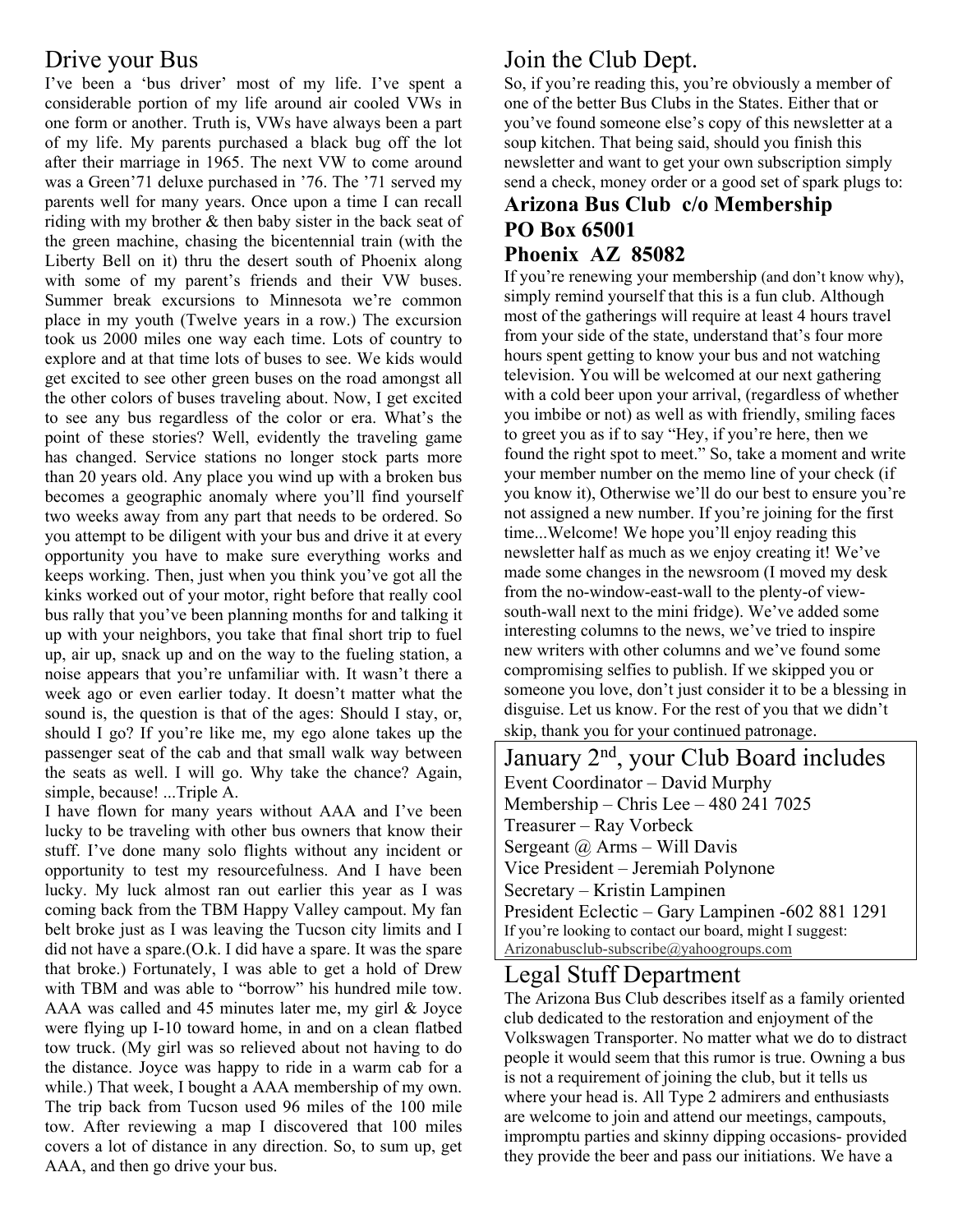car show at every general meeting. We have our annual charitable fund raising event at the Gold King Mine near the Town of Jerome in September. We have knowledgeable people that can help you troubleshoot your VW bus issues. Join us, we have cookies.

## More Legal Stuff Dept.

The **Arizona Bus Club is a Public Charity** and is recognized as such **under the 501 C 3 section of the Internal Revenue Code.** Consult your tax advisor regarding the tax benefits of donating to a 'not for profit' and then donate anyway. The Arizona Bus Club currently meets at the Walterdome located at 6425 E Thomas in Scottsdale and is disguised as Ponderosa Lumber. Meetings are held the third Wednesday of the month and usually start around 7pm. NOTE: No General Meeting held in December. (We'll see you at the Holiday Party!) Essentially, if you enjoy camping, repairing buses and consuming beer, this IS the club for you. We have members of all ages & backgrounds, so don't be afraid to come along  $\&$  join in on the fun. NOTE: The Arizona Bus Club does reserve the right to refuse membership to any weirdo deemed weirder than our normal level of weirdness.

Lemme tell ya... That's a lot of weird.

**DISCLAIMER:** Hey gang, we can be the source of good information and really bad rumors so please understand that: The views and opinions expressed in the Arizona Bus Club newsletter are those of the individual contributors and are not necessarily those of the board, general members or the editors unless otherwise stated. Some of these photos were used with permission. Most were not. We have no way of discerning which ones are which. Got an issue with us using your photo or likeness? Please contact us. No Arizona Bus Club board member, past or present, shall be held liable for any damages, death, injury, paper cuts or other harm resulting from the use or misuse of any information contained in this newsletter or of the newsletter itself. (We have secretly placed *those* responsibilities on some of our general members). And....only the tastiest of animals were harmed during the creation of this newsletter.



*Prez G and Moriartys of Canine Companions for Independence*

# And from now on...Dept.

There are some people who enjoy reading their newsletter on-line with the idea that everything in this club is free. For the most part they're correct, however we've had some changes with regard to the on-line publication of the news. Only that the on-line version will be lagging behind one month rather than being posted on the day the other newsletters are mailed. This is totally meant to ensure that the dues paying members get their newsletters first. And that's that.

R B W P W (Raffle Bus Work Party Weekends) Siggy C. (former winner/co-owner of a raffle bus) has volunteered his shop to repair and restore the 2015 raffle bus. Siggy has volunteered his shop as THE spot to hang out, drink beer and yes, work on the raffle bus. This year's resto project is an early 1959 panel and isn't without it's challenges-Nothing we clubbers aren't accustomed to. Our goal is to take the bus to primer green paint, vend fish tacos from it at the campouts leading up to the Jamboree and let the winner of the event choose the final color. Upon which we will vend more tacos at the next two events before applying the final color. Great plan eh? SPECIAL NOTE: We have a title for the 1959 Panel Bus. Thank you Stephanie! We're getting started! Charitable Giving Department



*Pablo & Doc Hilpert presenting to Teresa Baker of Y.O.T.O.*  Spending time doing what you enjoy is an immediate personal benefit. When the results of your efforts benefit others, you have benefited mankind. The board of the Arizona Bus Club has voted to donate funds from our charitable Jamboree to the following Arizona based charities:

| Jerome Volunteer Fire Department Aux. | \$3000 |
|---------------------------------------|--------|
| Tucson's Youth on their Own           | \$3000 |
| Canine Companions for Independence    | \$3000 |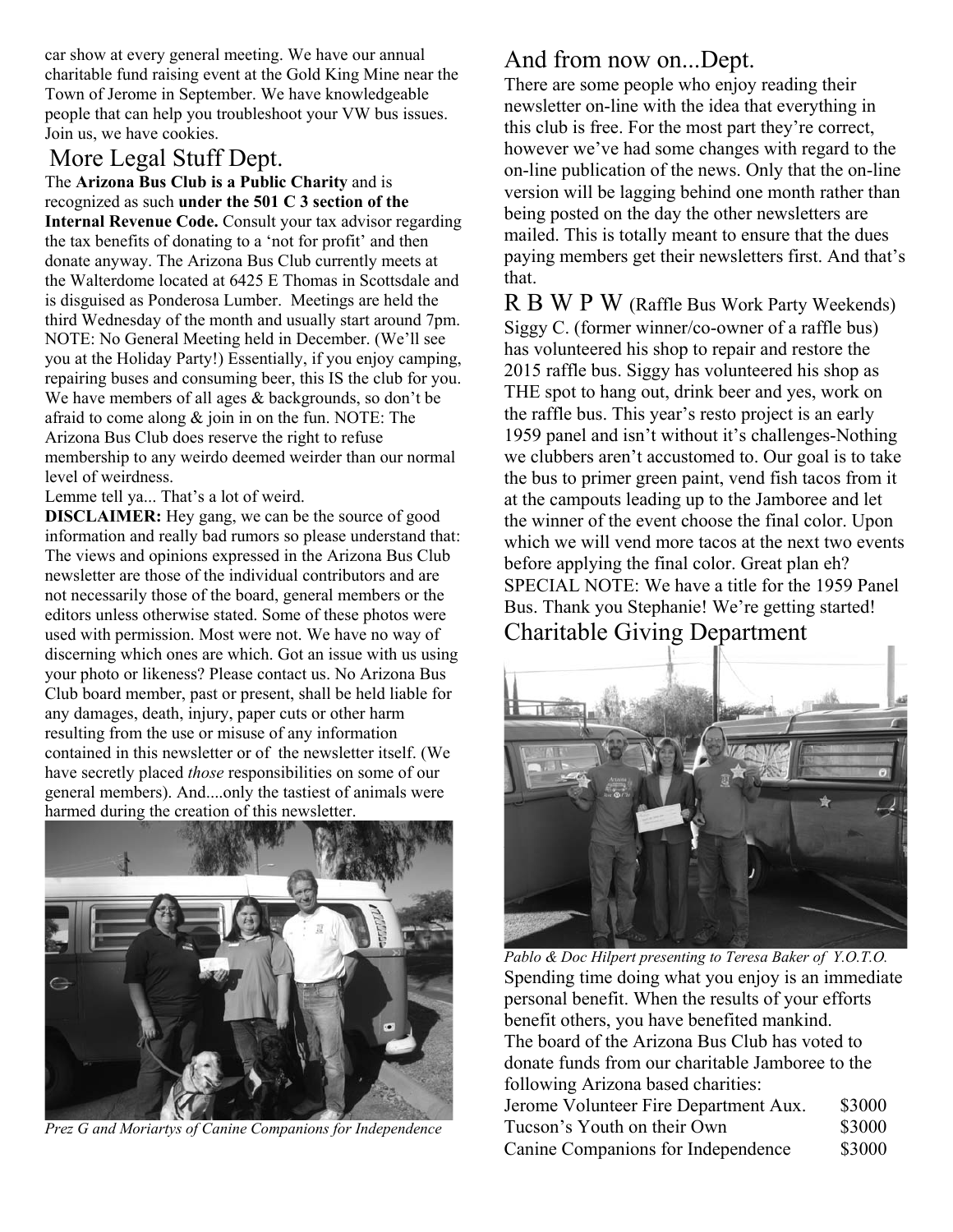The Arizona Bus Club will be donating more money to local charities before the end of the year. Thank you to everyone who helped us make these choices.



*Presenting to Fire Chief Rusty of the JVFDA* 

Event Reporting – Buses By the River

Rumor mill had it that representation from the Phoenix area clubbers was pretty weak at this event this year. (Keep those doctor notes handy!) That didn't stop the Yumans from raising \$3484 for Amberly's Place! If you haven't been to BBR (aka the Yuma show) then you're missing out. Jim, Emily, Bill and other Yuma bus enthusiasts really put on an excellent campout, cruise and car show next to the Colorado River in Yuma. Friday night's chicken dinner is amazing along with cold beer and delicious homemade beans all work in harmony to keep you warm throughout the night. Saturday morning involves an early morning cruise to the car show site next to the Colorado River. And then the action returns to the campsite inside the Yuma county fairgrounds. I missed going this year, and I mean 'regretted' not going. Keep your bus tuned up and running or windup regretting like I did.

# Advertisements Department

### With regard to your Newsletter:

Just a quick note on when your membership fees are due. Your membership/subscription starts during the month you join. Renewals happen one year later. We at the news try to give our members a 'heads up' by highlighting the address label two months in advance. Your address label has the expiration date of your membership and your membership number on it. Your dues go directly to the publication  $\&$ distribution of this quality periodical. Only the neighbor's barking dog was harmed during the editing of this letter.

# The gift that keeps giving

Having difficulty coming up with the perfect gift for the bus enthusiast in your family? Are they looking for the true meaning behind becoming a bus owner? Are you looking to keep this year's gift around 20 bucks? Look no further. The gift of membership to the Arizona Bus Club is usually more than what anyone bargains for. Your membership gets you a subscription or our monthly newsletter, filled with clever articles, tech tips about your bus, cool pics, and upcoming events. All written at an easy to read fourth grade level. The membership currently includes free entry to our Holiday Party in December. If you'd like to increase your cherished ones vocabulary, simply write 'mail enhancement wanted' on your envelope below your return address and we at the newsroom will strive to pack your beloved's newsletter with all of the 'big words' we can think of to describe the simplest of things. Consider getting your loved one a Bus Club membership, and then do it anyway.

### Volkswagen Toys For Sale

Our President Emeritus Melissa Jess is selling VW toys and has an impressive collection to choose from. Give her a call if you're looking for that unique something for that special bus nut in your life. Melissa probably has a couple of them. Melissa Jess  $-6026287672$  -cell



*I wasn't aware of this P.B.R. campaign. Denver CO.* 

### Best of the Bays – For Sale

This 1971 Volkswagen Westfalia is in very good condition overall It appears to have all of its original accessories and window screens and the Westfalia top is in excellent condition The car literally drives like new, and I would not hesitate to drive it long distance as it stands today. The manual transmission shifts smooth and the vehicle tracks down the road straight as an arrow. Asking \$8000 Contact: **Wolfee Man at** 

 thecuttingedge70@hotmail.com For Sale – My Bro's '71 baja bug. What can I say, the baja takes off like a scalded dog. It starts, shifts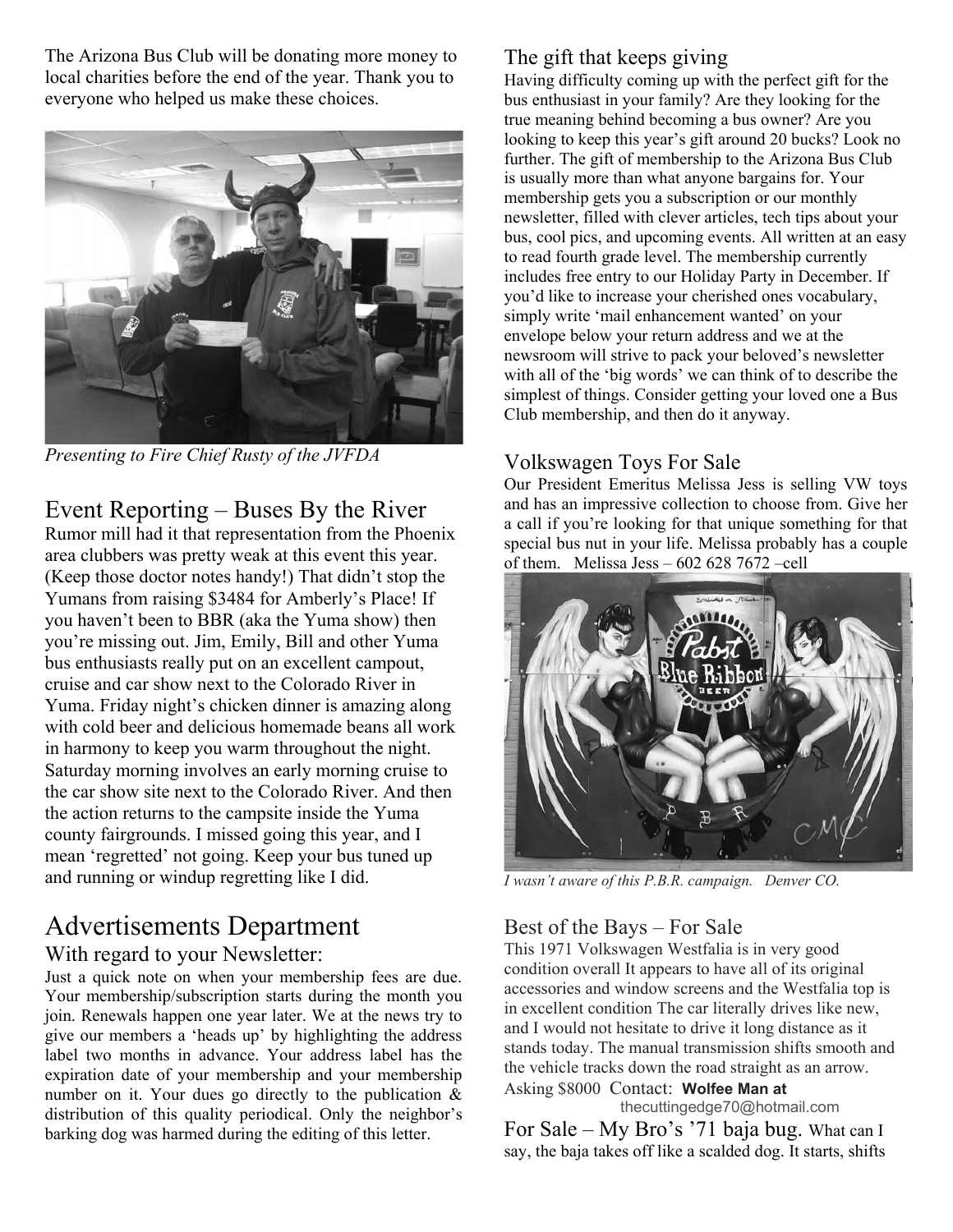good, has decent interior (good seats & carpet) 1900cc+ engine, sun roof, rally lights. All the things you'd probably want in a baja bug. Christmas is coming! Come kick the tires anytime you're available. Asking \$2800 o.b.o. Call Gary: 602 881 1291

#### And did you know....

Your guardians of the Arizona Bus Club have been hearing your concerns about the 'lack of club swag' lying about or being shown at campouts. WE HEAR YOU and have done something about it! T-shirts, decals, patches and metal plates from Bushong creations have been procured. Ask us at a club meeting about how you can get a hold of these items and then show off your club with pride!



Event Reporting: BBC car show a Blast! The Busties Bus Club car show was held Sunday, Nov. 30th this year at Fatso's Pizza on 32nd St & Greenway. One hundred six VW owners came out of hiding to support this event by giving 245 lbs of canned food and fellow patrons donated more than \$2700 to aid Mark Michel cancer therapy. Thanks goes out to everyone who helped support this event. Our thoughts & prayers go out to Mark to help him overcome this challenge.



Folks, a while back I was looking for submissions to meet a deadline for our newsletter. I received an interesting tale of a journey that took place just a few weeks before our Jamboree. Let's just call this story........

> 11-day, 3651-mile, road trip in a 49-year old VW bus. By Roy Jonas

#### Part I

A few months ago I started planning a trip to see friends and family near St. Louis, Missouri where I had lived for 42-years before moving to Mesa, AZ just 2-years ago. Labor Day weekend 2014 was my choice to return home as the Midwest's largest VW bus event, "Buses Nowhere Near the Arch" (BNNTA) was taking place and my "Jonas" family reunion always happens on the Monday of Labor Day weekend. I spent my last 6-years in Missouri restoring a 1965 Deluxe bus and the final 4-months were a mad thrash. With the help of family, friends and fellow Missouri Micros bus clubbers, the deluxe was barely drivable but licensed just a few days before we had to move. I wanted to drive it back to Missouri so everyone that helped could see the bus and have a chance to take it for a drive.

Since my wife Dawn is currently neck deep in med school, she could not make the trip but fellow ABC members Chad & Mindy wanted to do the long trip with me in Chad's 1959 camper bus. We pinned a round trip route on Chad's giant wall map avoiding interstates and hitting a few attractions along the way and agreed to meet at my house in east Mesa after work on the Wednesday before the holiday weekend. On their way to my house his bus started leaking oil profusely and was burning on the exhaust causing a huge smokescreen, which promptly got Chad pulled over and ticketed for gross pollution. He arrived in my driveway with the bus puking oil and we determined the cause was a stripped out fuel pump stud which we repaired using a spare rocker arm stud. It was the right length and had 8mm threads on one end with 10mm on the other…we just had to drill and tap his engine case for the 10mm end. We finally hit the road about 7pm but unfortunately…1-1/2-hours into our trip Chad & Mindy had to turn back as their bus started blowing oil all over the place and we could not determine from exactly where. So…we loaded the raffle prizes they had made for the show into my bus, traded farewells and I was on my way solo…just me and Sonora (My 1965 Deluxe).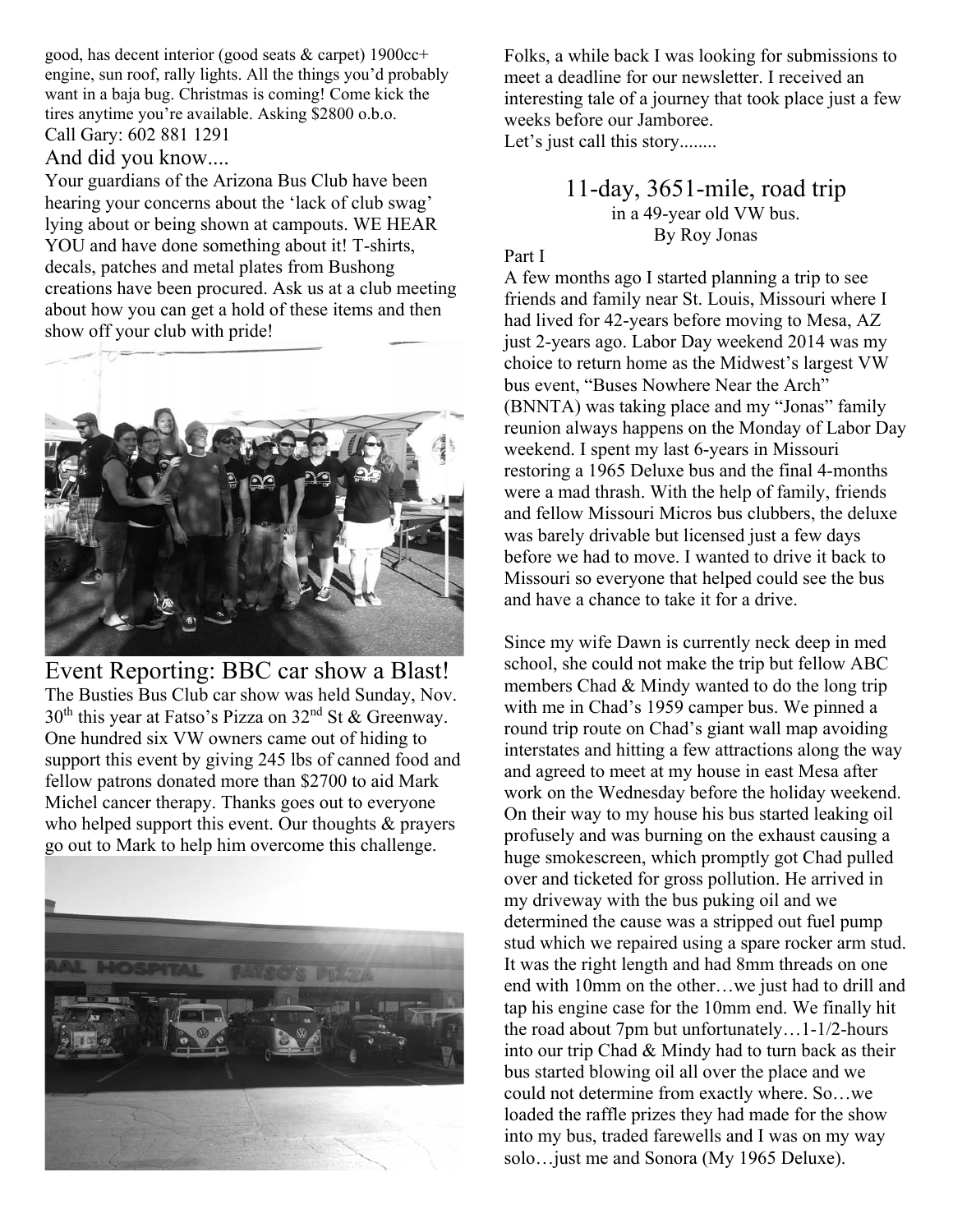I drove east into the Salt River Canyon on US-60 through the night keeping a watchful eye on the wood line for elk. I rolled into Show Low and decided to camp in the Wal-Mart parking lot and arose as soon as the sun streamed through the sparkling clean 21 windows, went in for a few supplies and tested their plumbing then I was on my way. It was somewhere that morning in the high desert near New Mexico when I noticed something strange…the road seemed to be alive and the sound of ping-pong balls bouncing off the belly pans got my attention. I soon realized about 10 zillion flying grasshoppers were camped out on the 2 lane pavement, assumedly soaking up heat during the chilly night and here I came with my air cooled wake up call. A nice tail wind whizzed me through the "Very Large Array" field where it appeared all the dishes were moved for service or taken out of commission completely…? I stopped for gas in a beautiful lava flow mountain town called Magdalena, NM where I noticed the lime green juice and carcasses of a few thousand grasshoppers coated Sonora's nose from the headlights down and the lower front beam was at least an inch thick with this mess…eeewww.

*The '11-day, 3651-mile, road trip'will continue next month!* 

### Upcoming Events Dept.: Jan 15th –18th LBB presents BBB 19!

The ten member troop from Lake Havasoop swear to god and the heavens above that they are ready willing and able to put this show on again. What follows is a brief itinerary and pricing for the event.

**1/15/2015 (Thursday)** Move in get your camp ready **1/16/2015 (Friday)** People still coming in, free day to do whatever you want. Cruise the city, walk the channel, visit with friends, etc. Chile COOK-OFF. Free to enter, people judged. Show us what you got, we dare you. Serving/judging starts at 4 p.m.

**1/17/2015 (Saturday)** Lots of kids stuff going on all day. Bouncy House, coloring contest and who knows what else we'll pull off for the kids that day.

Saturday night raffle, time to be announced

**1/18/2015 (Sunday)** Can't believe it's almost over. Boy Scout pancake breakfast (for a few bucks), Event awards, camp clean-up and the Last raffle.

Times to be announced

There will be an event time board at the registration booth.

This event is put on by the London Bridge Bullis, a gang of 10 dedicated VW bus owners with no compensation except for the smiles on everyone's face with all the proceeds going to LOCAL KIDS charities.

PLEASE follow these simple rules so this event can go on with-out any problems...... available on thesamba.com

This is a VW BUS camp-out event, we do allow other AIR COOLED VW's in but ONLY if camped with a BUS. So please don't try and sneak your water cooled car, truck etc. into the event area. You WILL be asked to move it to the parking lot or RV camp area.

There is very limited camping around the grass area so don't get butt hurt or argue with the BBB staff if you can't get one.

Now the cost!!!! For the event

if you arrive 1/15 Thursday it's 40 dollars if you arrive 1/16 Friday it's 30 dollars If you arrive 1/17 Saturday it's 20 dollars Spectators are 2 bucks each and that's for the whole weekend. VENDOR spots are very limited and must be prepaid in advance, contact ronnie@oldvolks.com or call 928 680 7664 to reserve your spot

# April 10 – 12 - HowardVille Campout

#### *Seligman, Arizona*

VW bus camp out at HowardVille, west of Seligman Az. between I-40 and Route 66. Elev is 5,600 ft. junipers, cedars, and pinion pines. Plenty of fire wood. Tables and BBQ's at some sites. Mountain golf, Frisbee hiking. 10 miles of dirt roads so, lowered buses be warned. We will caravan to HowardVille from the "Snow Cap" on Route 66 in Seligman Friday morning at 10 AM. Check events page for pictures and more info. Fliers at Buses by the Bridge XIX show Jan 2015. There is no cost for this camp out. Email vwhoward7735@gmail.com for more info.

# April 17, 2015 - Texas VW Classic

#### *Fredericksburg, Texas*

April 17-19, 2015 - Texas VW Classic Fredericksburg, Texas

Come join us in Fredericksburg, TX for a weekend of camping, cruising and Volkswagenism! Just 2 miles south of Fredericksburg on Hwy 16 in beautiful Lady Bird Johnson Park. Roll through the hill country on the Bluebonnet Cruise, followed by a BBQ dinner on Saturday. Then wake up early Sunday to show off your VW to the masses, check out the competition, and navigate the sea of spare parts, used cars, toys, and other VW items. The show concludes Sunday afternoon with an awards presentation including projected photos of winning cars.

Fredericksburg is an historic German settlement full of shopping, entertainment, historic sights and tourist attractions. We have lots of open camping space and reservable RV spaces. This is a beautiful time of year in Texas so if you can, do yourself a favor and join in the camp-out. If you cannot camp, make sure to make hotel reservations early! There is plenty to see and do for the entire family so make us a part of your vacation plans. As always, pets and kids are welcome.

#### For more information

see http://www.texasvwclassic.com or contact Steve – steve@texasvwclassic.com

www.azbusclub.org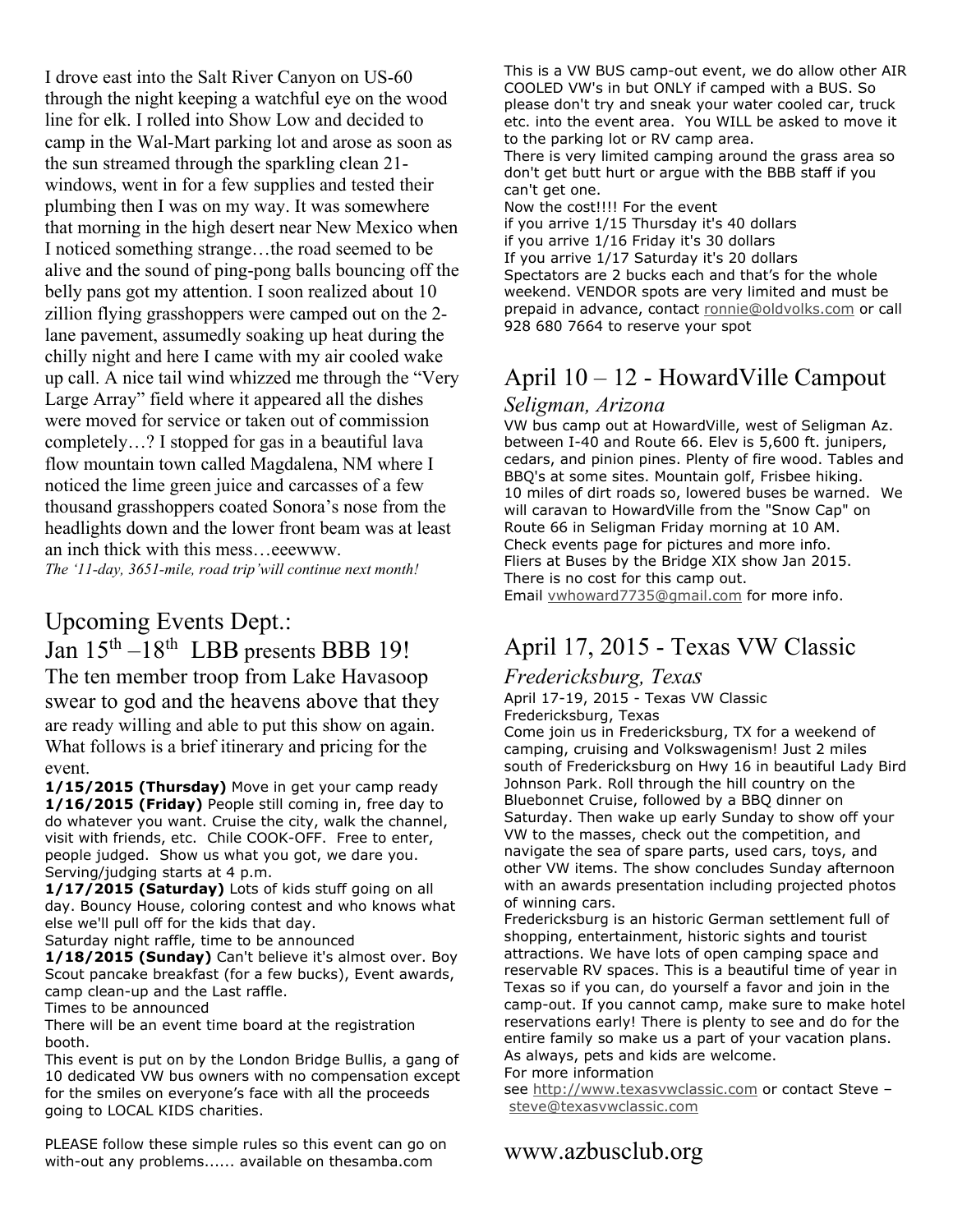# September  $18^{th} - 20$ , 2015

#### Your A.B.C. presents JJ XXV We are not afraid...anymore.

Your Arizona Bus Club is gearing it up to do 'it' one more time. All the usual craziness is to be expected. All your friends will be there waiting for you. This year's raffle bus is an early, early club restored 1959 panel. (stop drooling) Tickets are still only \$0.50 each. Other details are still to be decided on. (hey, we've got time.) Hope to see many of you there.

#### Someone mentioned a cool idea...Dept. How about contacting **past raffle buses** (and their owners) to get them up to the Jamboree site next year just to show 'em all off! If ever there was an opportunity to do this, this would be it.



Next Month Dept.: - Prez G's acceptance speech for APS Shining Star award

- Holiday party at Lake Pleasant
- New Year resolutions
- Annual Bus Club Calendar!



# All other weekends/weekdays:

Hey gang, gotta mention again that our friend Siggy has offered up his Arizona Speed Shop as the 2015 raffle bus restoration spot. Pretty soon, we'll be heading over to Siggy's every Saturday morning starting at, say, 7am? to work on our raffle bus. Siggy's A.S.S. is located toward the back of the Walterdome Lot at 6425 E Thomas. Access to Siggy's A.S.S. can be obtained by traveling along the canal. Look for the Bus Club sandwich board if you get lost. Ending times for the work parties are usually around 2pm. Come, hang out for a bit and then go home and organize the kitchen junk drawer like you told your spouse you would. What kind of things should you bring? Well, depending on your chosen task, welding gloves, welding helmet, water, sanding disks, sander, goggles, beer, ear plugs, sandwich, grinding/cutting tools, petty cash, etc. If you're looking to buy some club swag or renew your membership, those mornings would be a good opportunity to take care if those things. Which reminds me....

FOR SALE – Single axle flatbed trailer. Can haul a VW Bus comfortably. Lots of spots to tie a bus down. Requires 2" ball. Lights work on 4 pin connector. Good title. Axle positioned for good balancing. Loading ramps included. Contact Siggy – 602 653 9770

Siggy also mentioned a work party campout at or near his shop early next year to give distant members an opportunity to participate with the restoration efforts. Let us know what you're availability is so we can put something together!



*Are you ready for me?*  And now, as luck would have it, The Inevitable Last page.........===